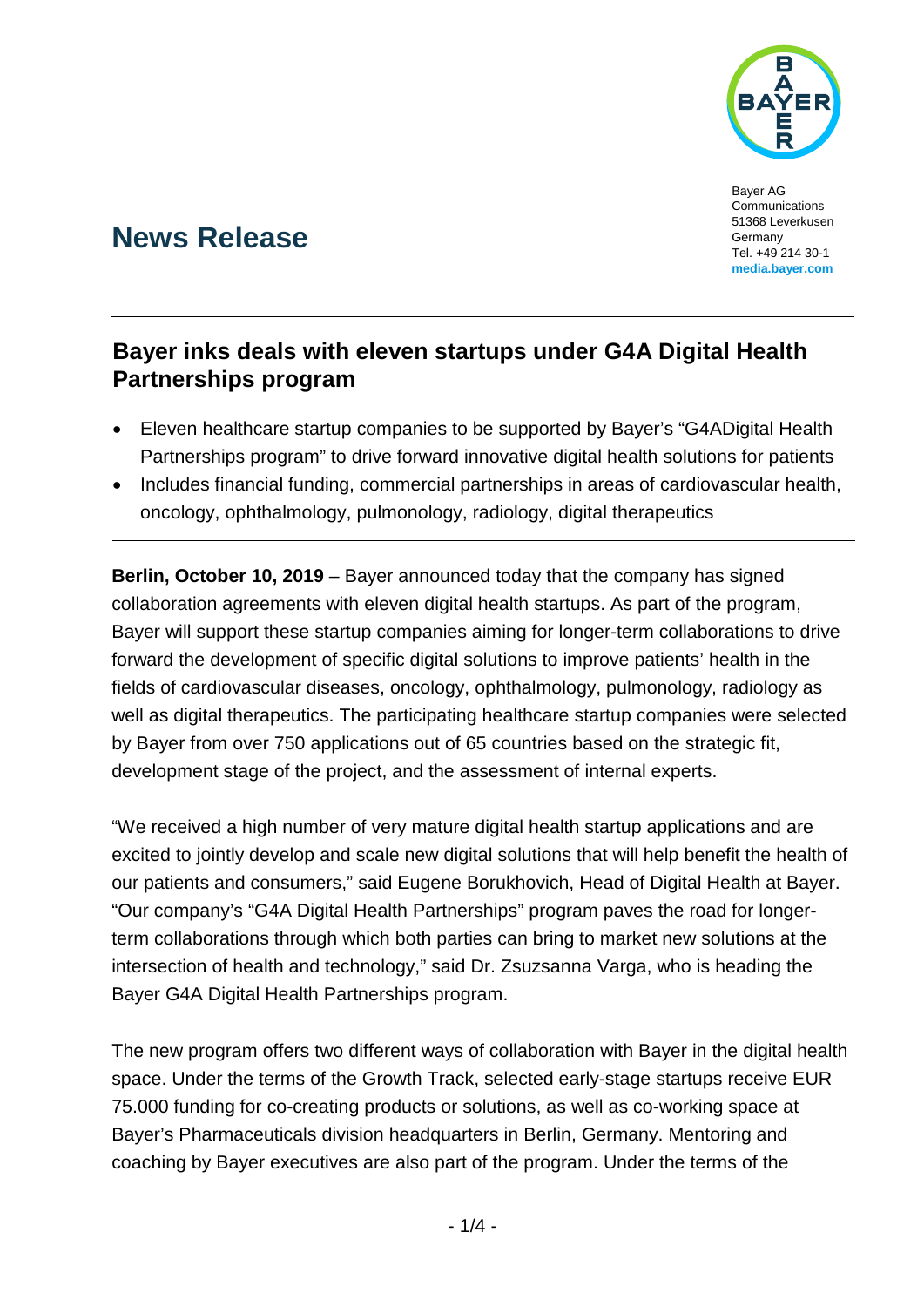Advance Track, startups looking to co-create and execute commercial deals are supported. Here, an initial project funding is followed by incremental milestone-based payments.

Selected Advance Track partners are:

- **Prevencio Med** (United States): Blood based tests and algorithms to predict risk of cardiovascular diseases and events.<https://www.prevenciomed.com/>
- **Blackford Analysis** (United Kingdom): A curated marketplace platform of regulatory-approved medical image analysis apps and AI algorithms for clinical value add.<https://www.blackfordanalysis.com/>
- **NeuroTracker** (Canada): Cognitive training program designed to improve cognitive and mental performance.<https://neurotracker.net/>
- **Carepay** (Kenya): Carepay has a mobile health payment platform to send, save, and spend funds for healthcare.<https://www.carepay.co.ke/>
- **RelianceHMO** (Nigeria): A health insurance company using software, data science, and telemedicine to make health insurance affordable and easier to access. [https://www.reliancehmo.com](https://www.reliancehmo.com/)

Selected Growth Track partners are:

- **OKKO Health** (United Kingdom): OKKO Health has developed a personalized smartphone software for accurate remote monitoring of visual health outside of ophthalmology clinics.<https://okkohealth.com/>
- **Wellthy Theapeutics** (India): Wellthy Therapeutics has a clinically validated behavioral intervention platform to help people change their behaviors and reduce their risk of chronic disease.<https://wellthytherapeutics.com/about>
- **Litesprite** (USA): Litesprite creates games that combine medical treatment and engagement of mobile gaming to help patients proactively manage chronic health conditions such as stress, anxiety and depression.<https://litesprite.com/>
- **Visotec** (Germany): At-home hand-held optical coherence tomography (OCT) for monitoring. <https://visotec.health/>
- **BioLum Sciences** (United States): Developer of the BioSense AMD a point-ofcare, low cost device that works with a proprietary biomarker technology to analyze airway inflammation.<https://www.biolumsciences.com/>
- **Upside Health**: Upside Health has developed Ouchie, an app for chronic pain management through tools such as congnitive behavioral therapy, community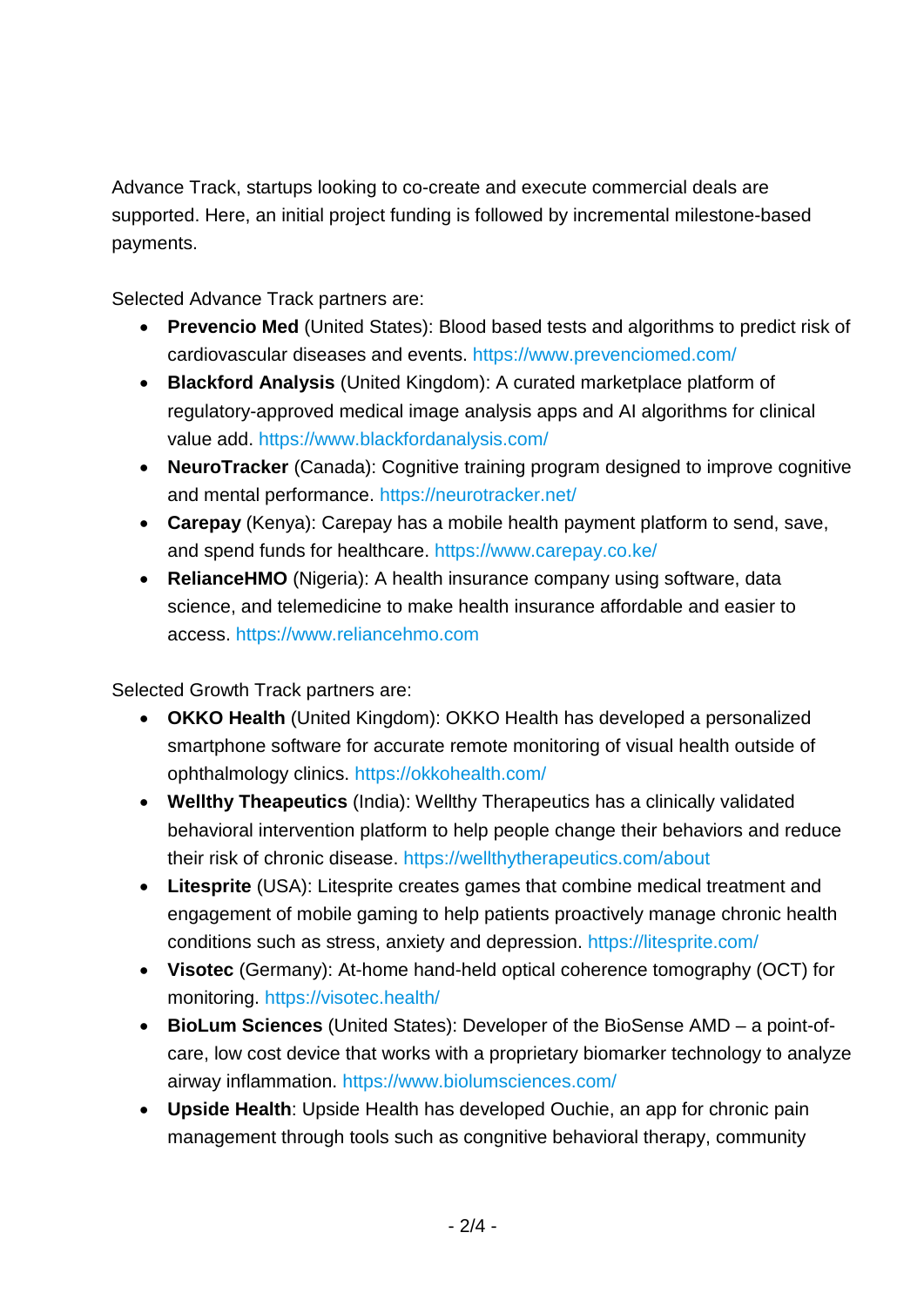support, pain tracking, education resources and integration with clinicians. <https://upside.health/>

#### **About G4A**

Bayer is combining the Group's digital health initiatives under the name G4A (formerly Grants4Apps). In addition to identifying new technologies, business models, and market trends, these initiatives also involve collaborating with start-ups. Since its launch in 2013, Bayer has supported over 150 digital health companies. This has resulted in more than 30 direct collaborations with digital health companies. Bayer now operates G4A in more than 13 countries, developing and promoting collaborative health care projects around the world.<https://g4a.health/>

#### **About Bayer**

Bayer is a global enterprise with core competencies in the life science fields of health care and nutrition. Its products and services are designed to benefit people by supporting efforts to overcome the major challenges presented by a growing and aging global population. At the same time, the Group aims to increase its earning power and create value through innovation and growth. Bayer is committed to the principles of sustainable development, and the Bayer brand stands for trust, reliability and quality throughout the world. In fiscal 2018, the Group employed around 117,000 people and had sales of 39.6 billion euros. Capital expenditures amounted to 2.6 billion euros, R&D expenses to 5.2 billion euros. For more information, go to [www.bayer.com.](http://www.bayer.com/)

#### Contact:

### **Sarah-Christine Wanner, phone +49 30 468 193178**

Email: [sarah-christine.wanner@bayer.com](mailto:sarah-christine.wanner@bayer.com)

Find more information at [www.pharma.bayer.com](http://www.pharma.bayer.com/) Our online press service is just a click away: [media.bayer.com](http://media.bayer.com/) Follow us on Facebook:<http://www.facebook.com/pharma.bayer> Follow us on Twitter: [@BayerPharma](https://twitter.com/bayerpharma)

sw (2019-0276E)